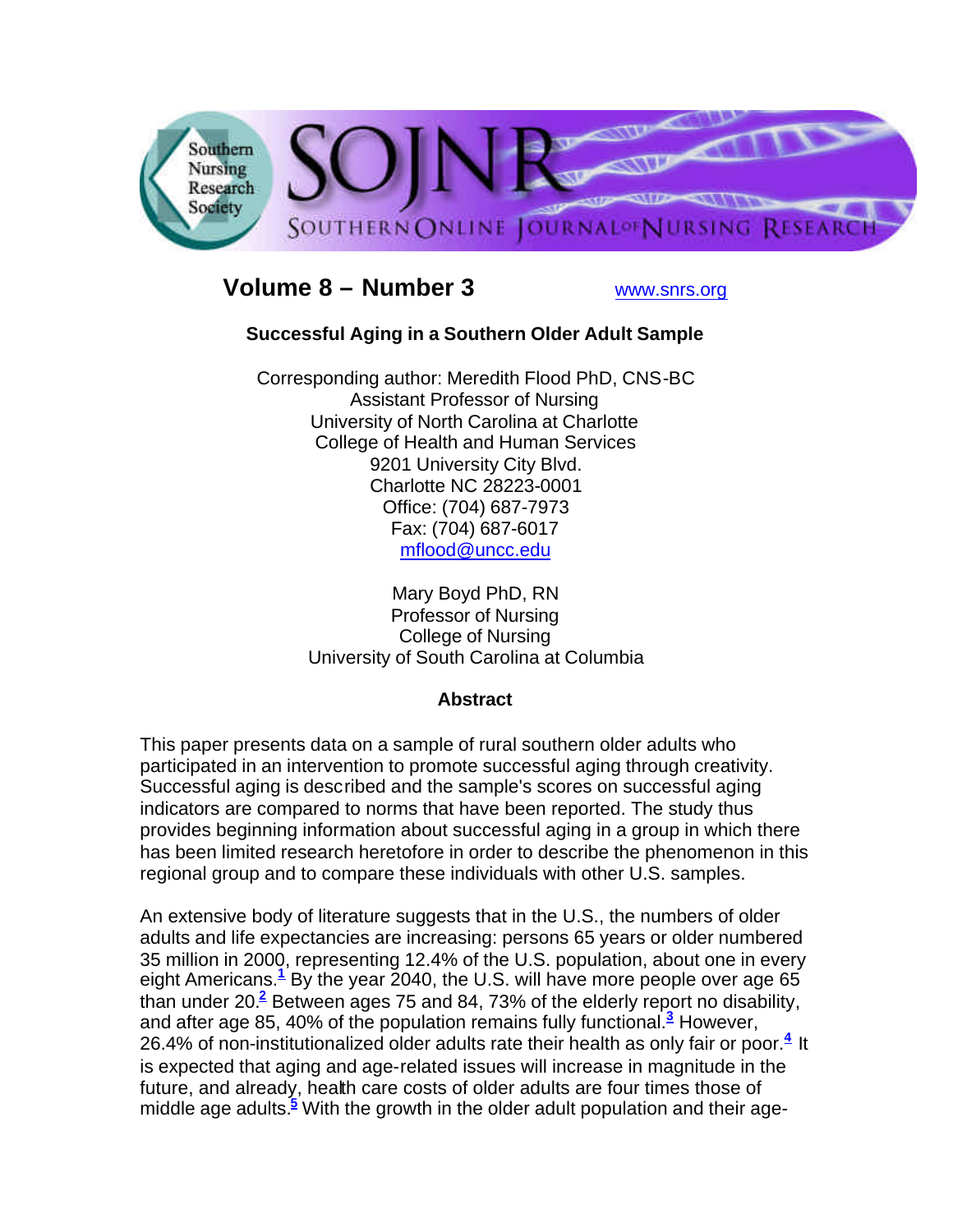related health care needs, successful aging will become increasingly important in the future.

# *Background*

In addition to Japanese,**<sup>6</sup>** Chinese,**<sup>7</sup>** Taiwanese,**<sup>8</sup>** and Israelis**<sup>9</sup>** research on successful aging has been conducted with older adults in several pockets of the U.S. These areas include: the northeast and one city in North Carolina;**<sup>3</sup>** California;**<sup>10</sup>** Ohio;**<sup>11</sup>** Colorado.**<sup>12</sup>** Despite indications that successful aging varies across ethnic and cultural groups,**9,13-15** little is known about older adults of the southern U.S. Moreover, authors have conceptualized and measured successful aging in a differing ways, making comparisons between studies difficult (see Table 1). Further, most research has used objective criteria imposed by the researchers to determine who is aging successfully. Only a few researchers have explored participants' perceptions of their aging.**10,17-19** Some**<sup>10</sup>** have compared self-rated successful aging with objective measures of successful aging, and found striking differences in the number of participants who were deemed successful agers (50.3% and 18.8%, respectively, with N = 867). Phelan et al.**<sup>19</sup>** examined 2,932 older adults' opinions about successful aging, and concluded that older adults' views of successful aging appeared to be multidimensional and more complex than many of the early published studies indicated.

In summary, researchers have tended to take a fragmented approach in studying successful aging, and also varied in conceptual definitions for successful aging. Successful agers have typically been identified by researcher-imposed criteria. When researchers have sought older adults' views on successful aging, these have tended to be multidimensional and more complex than expected. These are compelling reasons to examine successful aging multi-dimensionally, without researcher-imposed criteria, across varied cultural, ethnic, and regional groups. Therefore, to understand successful aging in various groups of older adults, and in order to identify culturally and racially-specific interventions to promote successful aging, it is important to examine the phenomenon in different racial, cultural, and ethnic cohorts. This paper reports data on a sample who took part in a creativity intervention designed to enhance successful aging.**<sup>20</sup>** This paper uses data from this sample to answer the following questions: 1. How is successful aging described in an older adult southern sample, in terms of their functional performance? 2. How is successful aging described in an older adult southern sample, in terms of their creativity? 3. How is successful aging described in an older adult southern sample, in terms of their life satisfaction and purpose in life?

# *Theoretical framework*

The Roy Adaptation Mode<sup>21</sup> was the theoretical framework for this study. Roy defines adaptation as the process and outcome whereby thinking and feeling people use conscious awareness and choice to create human and environmental integration. Successful aging was defined as an individual's perceived favorable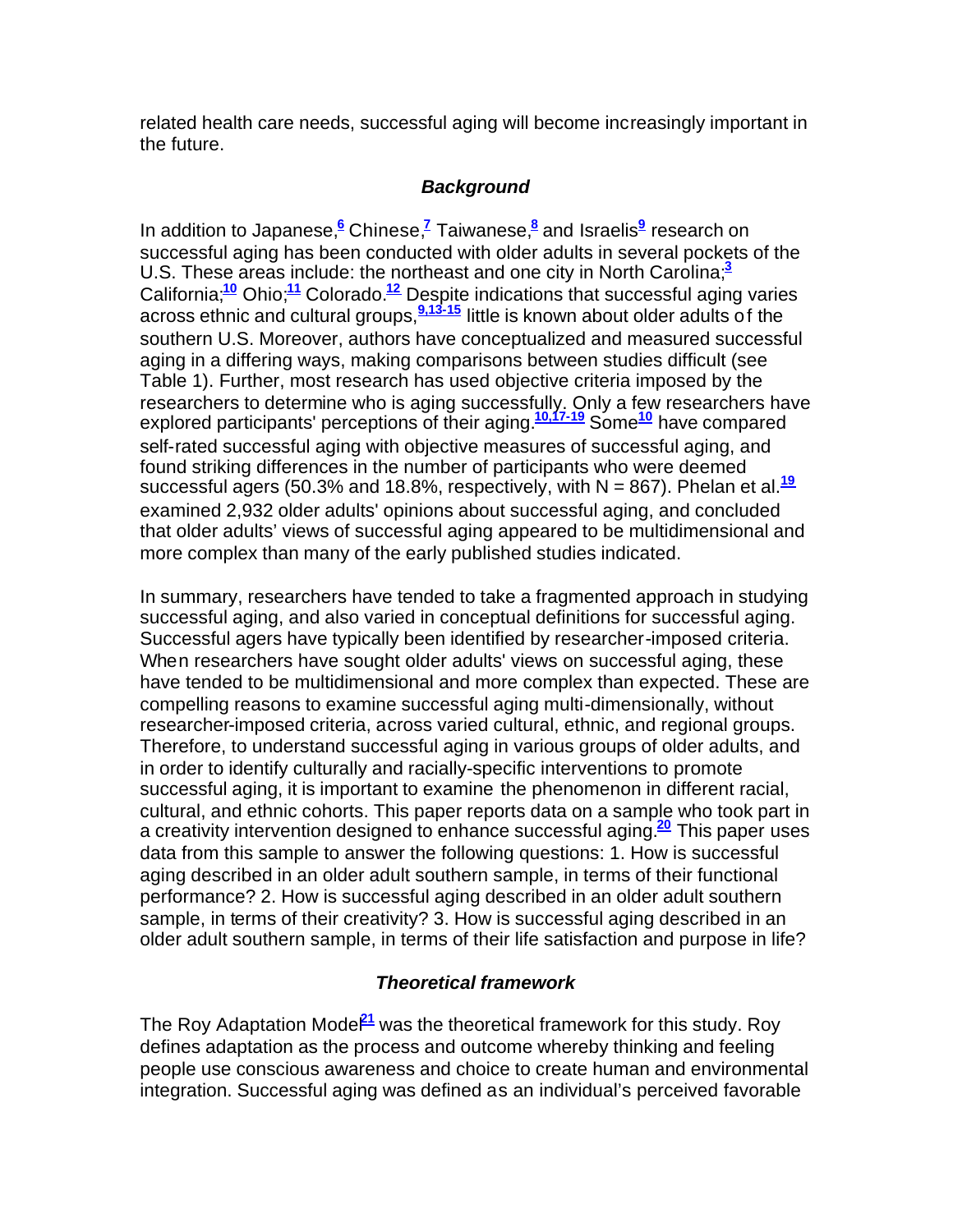outcome in adapting to the cumulative physiologic and functional alterations associated with the passage of time, while experiencing spiritual connectedness, a sense of meaning and purpose in life.**<sup>21</sup>**

# *Methods*

# *Design*

This study used a pre-test-post-test experimental design with a control and an experimental group. The data analyzed here are for descriptive comparative purposes. Recruitment was done at three senior centers in upstate South Carolina. The three centers serve community-dwelling elders. Those who attend the center may do so as few as 1 or as many as 5 days per week. The centers do not provide medical care of any kind. Program offerings include educational presentations, crafts, and exercise. Adults age 55 and older are eligible to attend.

Inclusion criteria for the study were (1) a score of at least 24 on the Folstein Mini Mental Status Exam**<sup>23</sup>** and capable of understanding and responding to questionnaires (in the instance of those unable to write due to blindness or stroke) and (2) willingness to participate in at least half (4) of the 8 sessions if assigned to the treatment group.

# *Sample*

Participants were southern rural older adults from the senior centers who volunteered to participate and who met the inclusion criteria. Most of the older adults had resided in South Carolina their entire lives.

# *Procedure*

The researcher approached potentially eligible elders at each senior center, explained the study, asked for volunteers, and screened those who volunteered. Informed consent was obtained and participants were randomly assigned to the treatment or control group at each of the sites.

Participants who were in the treatment group participated in a creativity enhancement intervention, which has been described elsewhere.**<sup>20</sup>** The treatment and control groups completed the same packet of questionnaires before and after the treatment intervention. Data presented here are the initial data collected from the sample. Thus this paper examines aging in a rural southern sample of Black and White participants, individuals who have been largely overlooked in the research on successful aging, in order to describe successful aging in these individuals and to compare their data to that of other U.S. samples.

#### *Measures*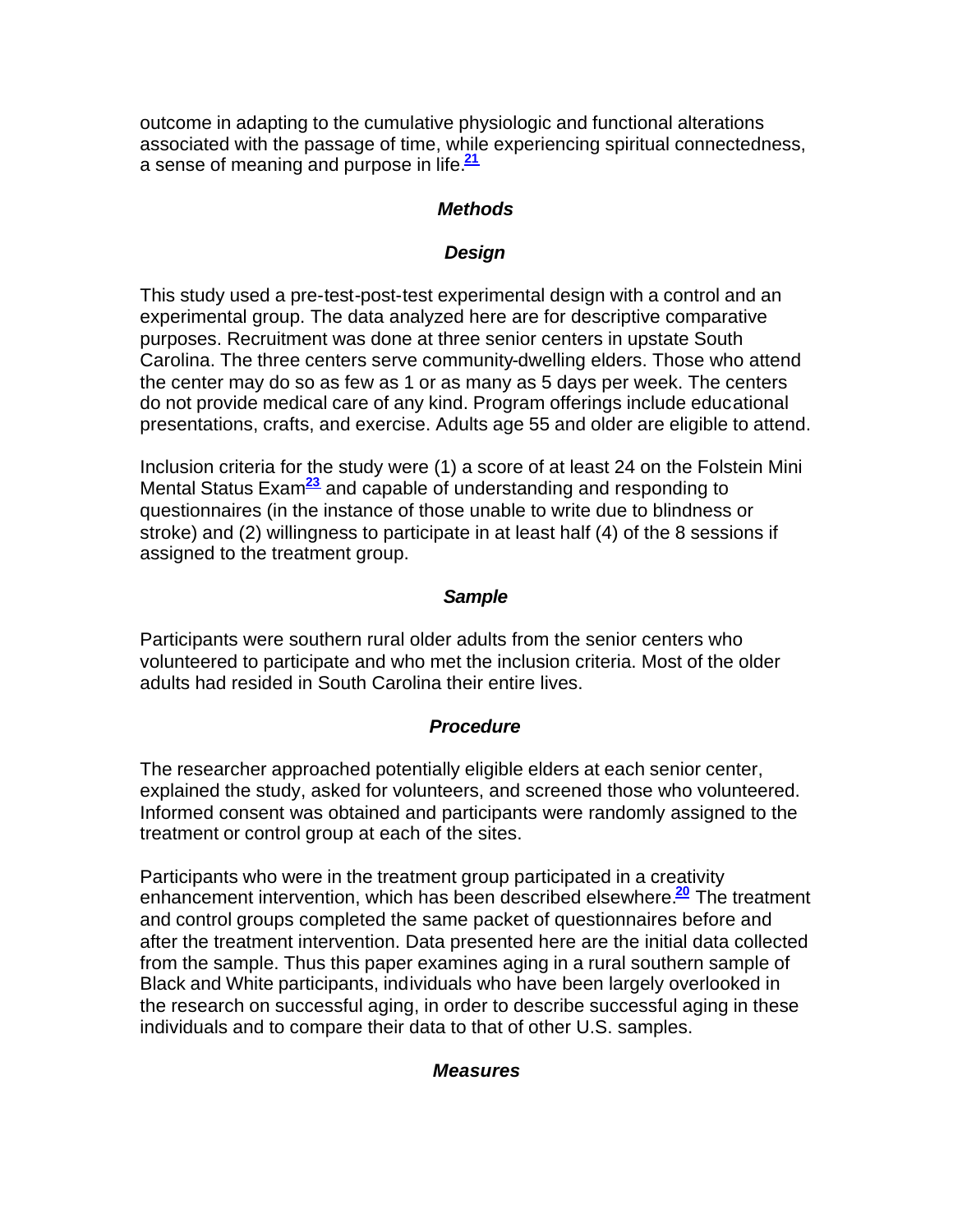*Functional performance*. The Arthritis Impact Management Scale Short Form (AIMS-SF)**<sup>24</sup>** was used to measure functional performance. AIMS-SF Short Form is a 10-item functional impairment index with dichotomous response options, which measures mobility, physical activity, dexterity, household role, and activities of daily living.**<sup>24</sup>** The AIMS-SF short form has alpha reliabilities of 0.56 to 0.91 and test-retest correlations of  $r = 0.55$  to 0.73. $\frac{24}{s}$  It has a 5.2 Flesch-Kincaid reading level. Examples of test items include "are you in bed or a chair most of the day because of your health" and "how much help do you need getting dressed." Higher values indicate higher functional performance. In this study, the AIMS-SF short form raw scores were used for analysis. The range of possible raw scores is 10 to 24.

*Creativity*. The Similes Preferences Inventory ( SPI)**<sup>25</sup>** was used to measure creativity. The SPI is predictive of novelty of productions, indicating the tendency toward variety. It is a 54-item instrument that presents the beginning of a common simile, with five alternative endings for each item, of which the respondent must select one, on the basis of preference. The SPI may be scored dichotomously, assigning a value of 0 to the usual, substantive, or remote item endings, and a value of 1 to the opposite or nonsense endings. Higher scores are indicative of greater levels of creativity. Due to the construction of the SPI (there are complete sentences) it is not possible to run a Flesh-Kinkaid readability level; however, the instrument was initially piloted with three samples whose education ranged from ninth grade to several years of college.<sup>25</sup> An example of an SPI test item is "slippery as . . . slumber, soup, mud, tar, an eel." The range of possible scores for the SPI is 0-54. Kuder-Richardson reliability estimates of 0.93-0.95 have been reported for the SPI, indicating high internal consistency, and strong external correlations have been evidenced as well.**<sup>25</sup>**

*Successful aging*. The Life Satisfaction Index-A (LSIA)**<sup>26</sup>** was used as one measure of successful aging. Test items include such questions as "as I grow older, things seem better than I thought they would be" and "as I look back on my life, I am fairly well satisfied." The range of possible scores is 0 to 20 and higher scores reflect greater life satisfaction. The LSI-A has a 5.3 Flesch-Kincaid grade level readability. It is a widely used instrument and has content validity assured by items based on repeated interviews with people aged 50-90 years about life pattern, attitudes, daily activities, values, social interactions, and other concerns.<sup>27</sup> Neugarten et al. report interrater reliability of 0.78 for the LSI-A. A number of studies using the LSI-A with elderly participants have produced statistically sound and theoretically meaningful results.**26,28-29** The LSI-A also has construct validity demonstrated through correlations with a Life Satisfaction Rating Scale.**<sup>27</sup>**

The Purpose in Life Test (PIL)**<sup>30</sup>** was used as a second measure of successful aging. The PIL is a 20-item, 7-point Likert-type scale that measures the degree to which a person experiences a sense of meaning and purpose in life.**<sup>30</sup>** The PIL has a 6.8 Flesch-Kincaid grade level readability. Test items include questions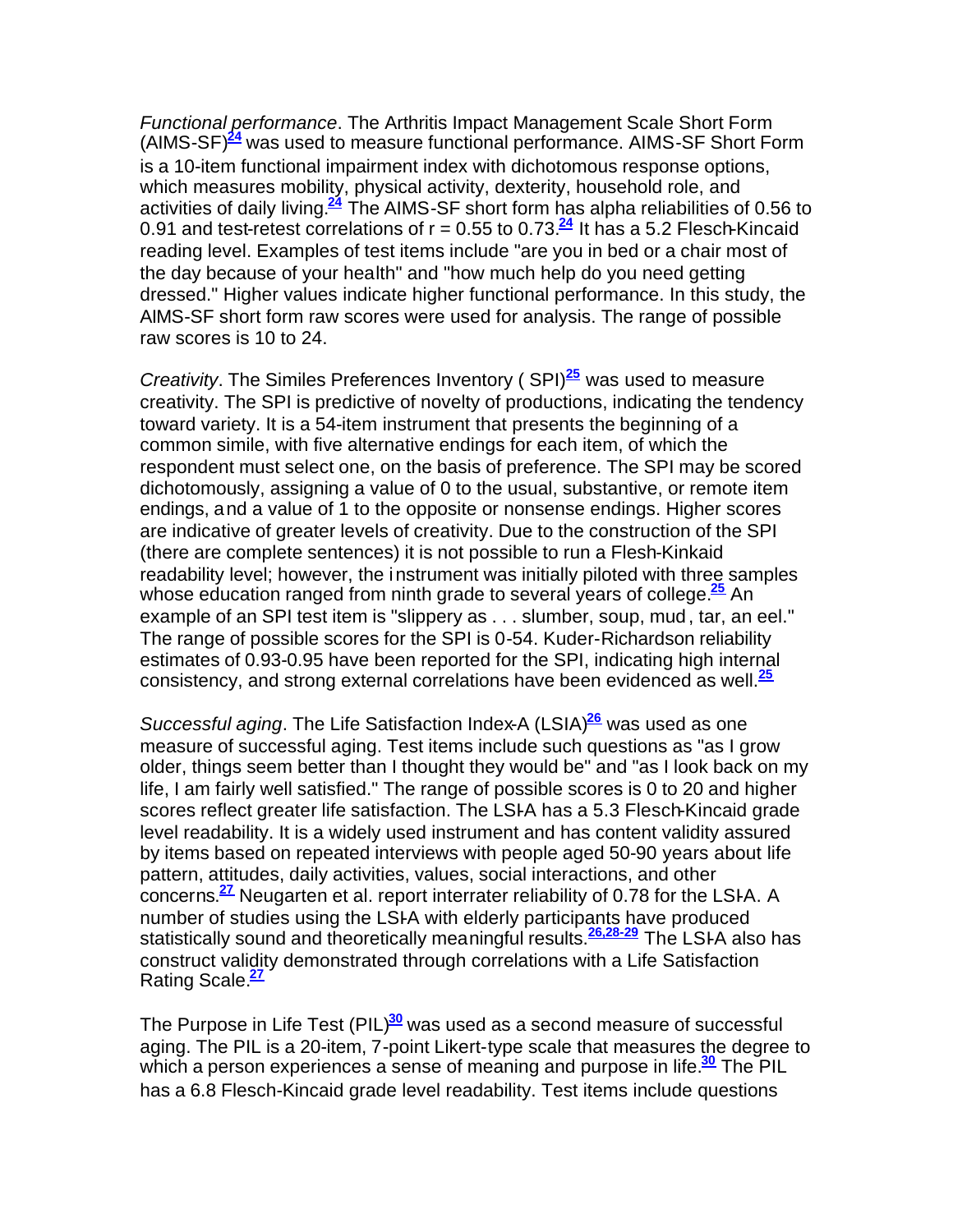such as "my personal existence is very purposeful and meaningful" and "in achieving life goals, I have progressed to complete fulfillment." The range of possible PIL scores is 0-120. Higher scores on the PIL Test reflect increased purposefulness.**<sup>31</sup>** The PIL has been used with elderly individuals up to 103 years old.**<sup>32</sup>** Crumbaugh**<sup>33</sup>** reported Pearson's *r* of 0.995 between two forms of the PIL Test when administered to the same sample and cited well supported construct validity.

#### *Results*

Data analyses were performed using the *Statistical Package for Social Sciences (SPSS)***. <sup>34</sup>** Demographic data were collected and successful aging was examined in terms of participants' functional performance mechanisms, levels of creativity, life satisfaction, and purpose in life. *Demographics*

The sample was composed of 57 participants, who ranged from 57 to 94 years in age, with a mean of 76.5 years of age  $(s.d. = 8.08)$ . Thirty-five  $(61.4\%)$  were White and 22 (38.6%) were Black, reflecting the racial distribution of Blacks and Whites in the state (20.7% Black and 78% White).**<sup>35</sup>**

The percentage of participants ranging in age from 65 to 74 (37%) was less than the corresponding percentages for South Carolina (58%),**<sup>36</sup>** as well as nationwide (53%),**<sup>37</sup>** while participants age 75 and older (56%) exceeded the percentage of older adults in this age range in the state (42%), as well as the nation (47%).**36,37** The proportion of females to males in the sample was considerably greater (5.3 times more) than that for the state (1.7)**<sup>38</sup>** or nationally (1.37).**<sup>39</sup>**

Educational attainment ranged from second grade to a 4-year degree. However, participants tended to be less educated than older adults generally in South Carolina and nationwide,**<sup>2</sup>** with educational attainment ranging from second grade to a four year degree. Mean educational level was eighth grade (*s.d*. = 5.15). Table 2 shows additional demographic information for the sample.

| Variable       | <b>Frequency Percent</b> |      |
|----------------|--------------------------|------|
| Employment     |                          |      |
|                |                          |      |
| Retired        | 52                       | 91.2 |
|                |                          |      |
| Employed       |                          | 3.5  |
| Never employed | 3                        | 5.3  |
| Income         |                          |      |
|                |                          |      |

# **Table 2 Demographic Data**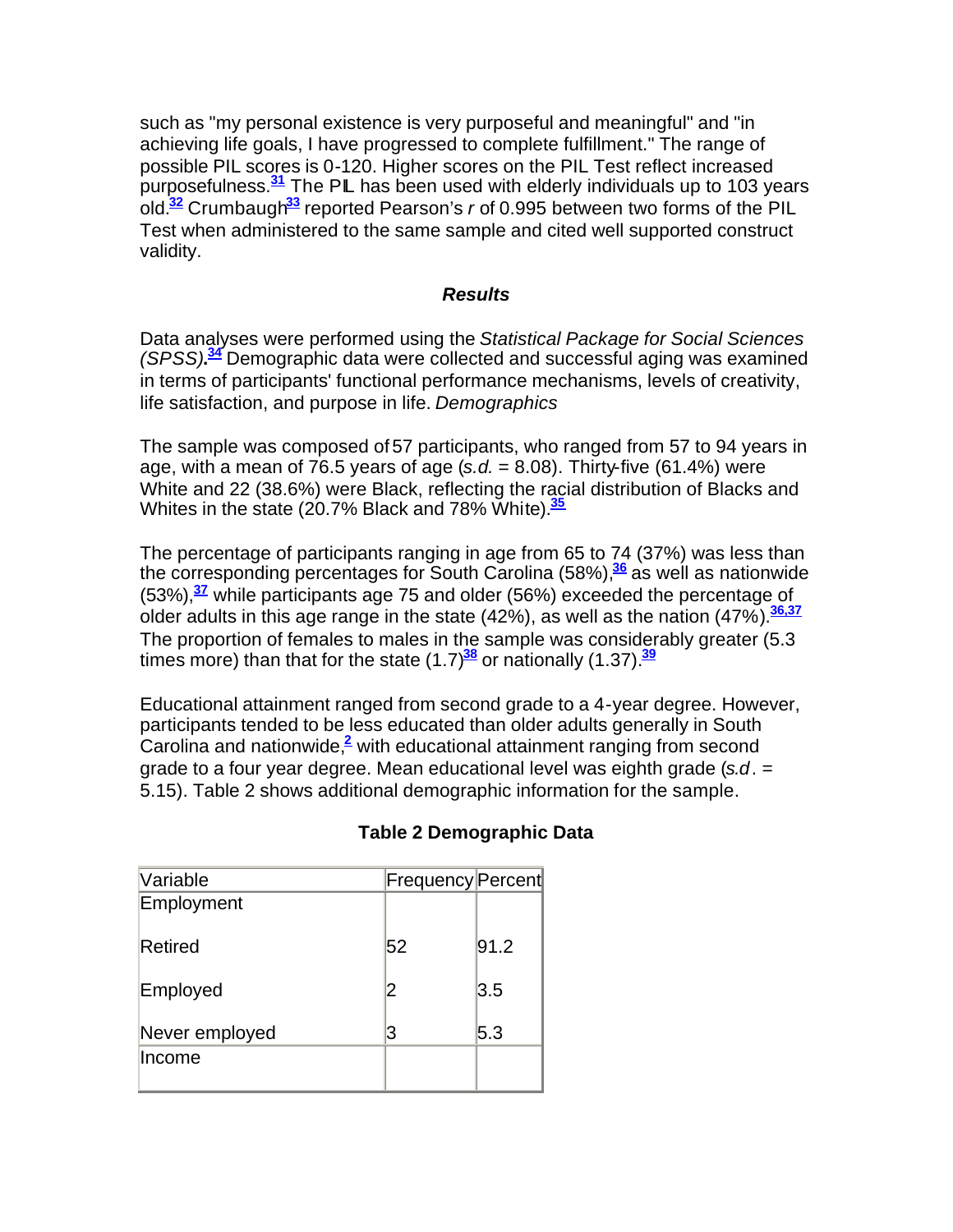| Barely enough to get by         | 33 | 57.9 |
|---------------------------------|----|------|
| Enough to get by                | 22 | 38.6 |
| Enough to live in some luxury 1 |    | 1.8  |
| <b>Hobbies</b>                  |    |      |
| No                              | 5  | 8.8  |
| Yes                             | 52 | 91.2 |
| <b>Health Conditions</b>        |    |      |
| Yes                             | 45 | 79.0 |
| No                              | 12 | 21.0 |
| N= 57                           |    |      |

Hobbies included reading and writing; outdoor activities; painting; volunteer activities, socializing, travel, and games; needlework and crafts; music; and other. Thirty-seven percent of the sample (n=37) listed hobbies that fell under the category of other. These included religious activities and spending time with grandchildren. Forty-two percent of the sample (n=24) reported participating in volunteer work, social activities, travel, and games. Twenty-six percent (n=15) liked needlework and crafts, and 25% (n= 14) liked reading. Only 7% of participants (n=4) said they had no hobbies.

Arthritis was by far the most frequently reported health condition, at 51% (n=29). Despite the high prevalence of arthritis, only 18% (n=10) of the sample said they had chronic pain. Thirty-three percent (n=19) reported cardiovascular conditions, and the third most frequently reported health condition was diabetes, present in 32% of the sample (n=18).

# *How is successful aging described in terms of functional performance?*

The mean AIMS-SF score for the sample was 21.51 (range  $= 14 - 24$ ; s.d.  $=$ 2.61). Higher scores indicate greater levels of functional performance. Therefore, this sample tended to have a high level of functional performance. Newman**<sup>40</sup>** reported mean AIMS-SF raw scores ranging from 20.58 to 21.0. The study sample had just slightly higher functional performance ability that Newman's sample.

# *How is successful aging described in terms of creativity?*

The mean SPI score was 6.67 (range  $= 0.26$ ; *s.d.*  $= 7.89$ ). In comparison to previously published studies whose SPI scores have ranged from 3.74 to 19.44,**25,41** the mean SPI was within the typical range for these older adults.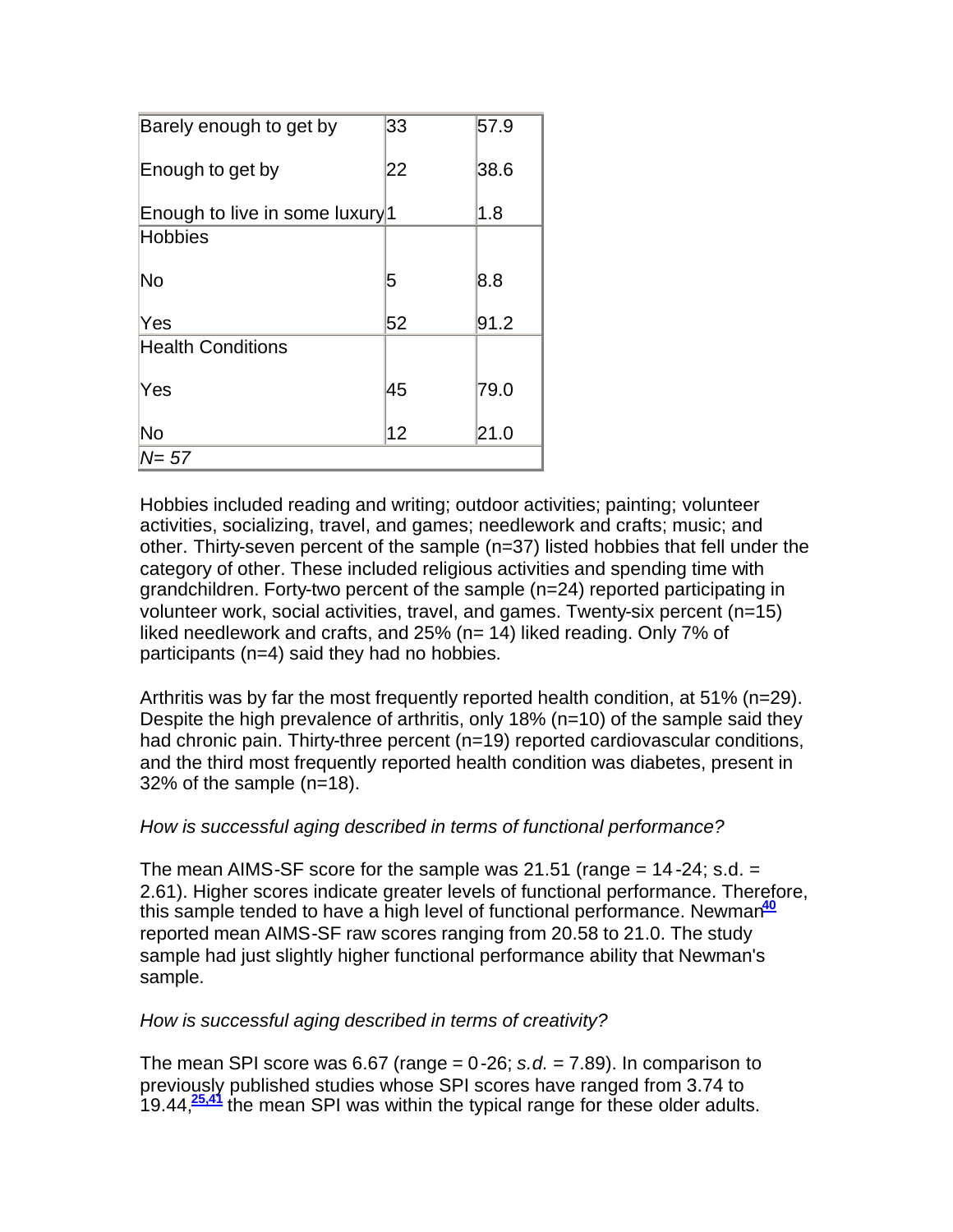# *How is successful aging described in terms of life satisfaction and purpose in life?*

The sample mean LSI-A score, 13.25 (range  $= 3.0$ -20.0; *s.d*  $= 3.71$ ), was slightly higher than that reported by Neugarten et al.,**<sup>26</sup>** who cited a mean LSI-A score of 12.5 in a sample of 508 persons age 65 and older. The mean PIL score of 83.1  $(range = 0.0 - 120.0; s.d. = 27.7)$  was less than that of Crumbaugh and Maholick's**<sup>30</sup>** normative sample of 805 adults, who had a mean PIL score of 112.4. Ebersole and Quiring**<sup>42</sup>** reported mean PIL scores ranging from 107.3 to 109.1. Thus this sample scored much lower than the means reported in the literature.

There were no significant differences in the AIMS-SF, LSI-A, PIL, or SPI between males and females. However, when Black and White participants' scores were compared, Black participants had significantly higher SPI scores  $(2 = 0.001)$ . Their mean SPI score was 10.91 (s.d. 8.48), compared to 4.0 (s.d. 6.23) for Whites. There were no significant differences in age groups on any of the variables. Additionally, quite a few participants offered quite valid comments during data collection that indicated a need for further assessment of the feasibility of using some of these instruments with southern-dwelling (or perhaps other groups of) older adults. For example, in response to LSI-A item 6 ("these are the best years of my life") one participant responded, "I've had a stroke and my husband is dead. No, these are not the best years of my life." Numerous participants strongly disagreed with PIL item 18 (my life is in my hands and I am in control of it) stating, "Oh no, my life is in God's hands!" Several other items on these instruments evoked unexpected participant responses accompanied by explanations about their spirituality or life outlook in general (i.e. PIL item 13 concerning man's freedom to make his own choices, I believe man is absolutely free to make all life choices; "well no it's really up to God").

# *Discussion and implications*

This paper examined successful aging in rural southern older adults of South Carolina. One interesting finding was the racial differences found; no previous studies have reported such variances. Further research is needed to see if these differences are found in other samples in the South and elsewhere. The findings suggest that Black older adults have different health promotion needs for successful aging, consistent with the idea of tailored interventions. Tailored educational activities that focus on improving diet, physical activity, and selfmanagement have been shown to improve knowledge and health behaviors in racial and ethnic minority groups,**<sup>43</sup>** and tailored interventions to promote successful aging hold promise. In the meantime, nurses can assess for (and encourage) older adults' involvement in meaningful, important activities. They should also be sensitive to older adults' perceptions and self assessment of old age.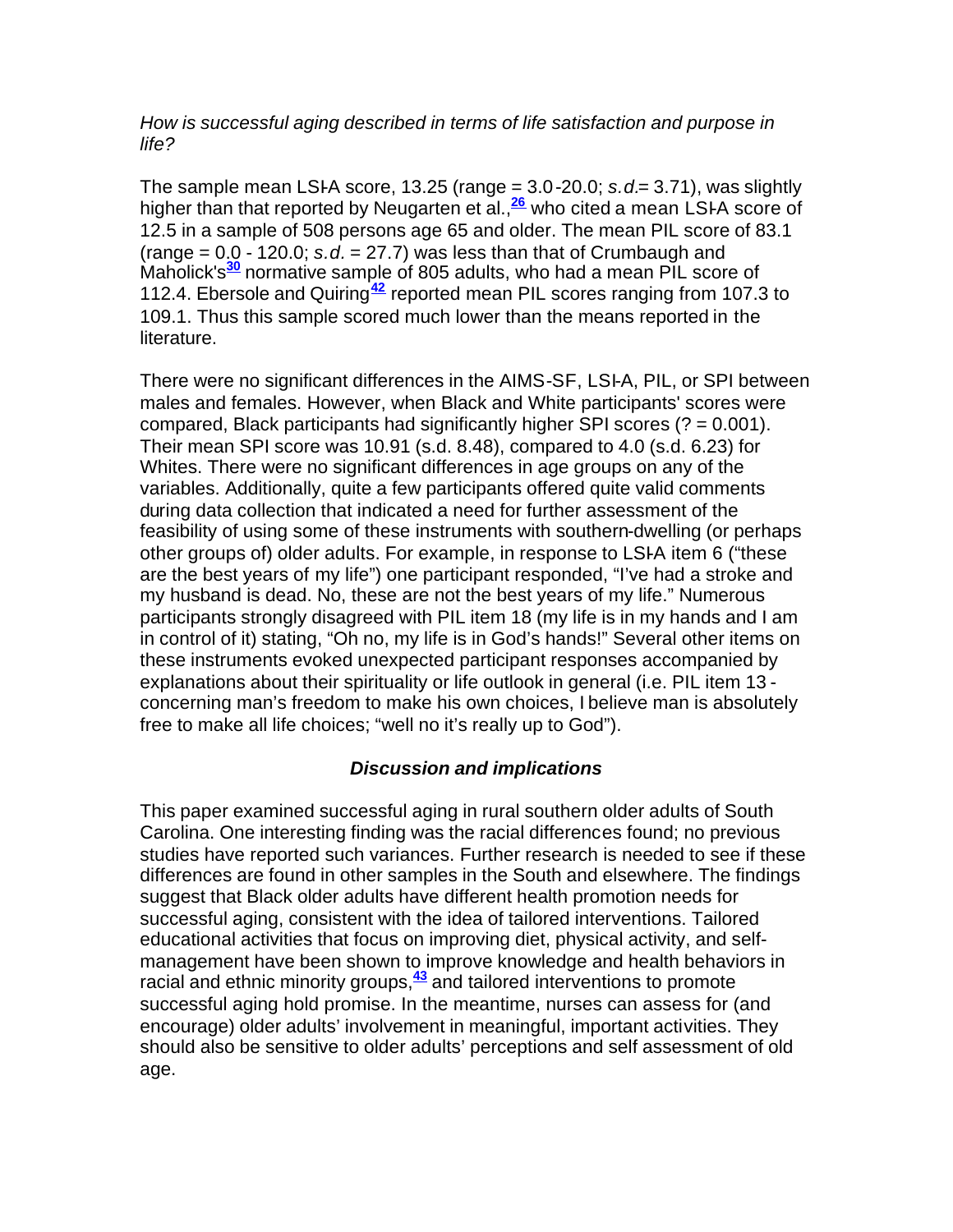While they did not outwardly exhibit depressive symptoms, some of the participants offered comments in response to LSI-A items that warranted further assessment. "I've had a stroke and my husband is dead. No, these are not the best years of my life", one participant responded. A number of participants said that this was the dreariest time in their lives (LSI-A item 3) but that they were as happy as when they were younger (LSI-A item 4). The Geriatric Depression Scale Short Form**<sup>44</sup>** could be used in future studies to determine presence and extent of depressive symptoms in participants. It should also be used as a routine screening tool by practicing nurses caring for older adults.

The findings from this analysis provide a description of successful aging in the old and old-old (those 75 and above), females, and those who are less educated. They were quite active in terms of hobbies and leisure activities; tended to have lower purpose in life, greater life satisfaction, comparable creativity levels, and slightly greater functional performance than other older adult samples. The divergent tendencies in regard to purpose in life and life satisfaction scores were unexpected; perhaps the (format, reading level) instruments are one reason for this outcome, as a number of participants appeared to experience challenges when completing either of the successful aging instruments. Further examination of the utility of these instruments in older adults with limited educational attainment is needed.

Although much work remains to be done in order to better understand successful aging and how to promote it, the findings of this study and others**10,12,13,17,18** indicate that one thing nurses can do now is inquire about older adults' perceptions of their own aging. Based on a patient's response, a nurse might identify the need do patient teaching or make referrals to other health care providers. Given the prevalence of chronic illness, depression, and other agespecific stressors in older adults, it is likely than many older adults spend time thinking about what their future holds. Therefore, inquiring about how they feel about aging is important.

#### *Limitations*

An obvious constraint of this study is the limitation of generalizability of these findings to older adults who are southerners. However this restriction of applicability is also a driving force behind the need for further research; if these nuances of successful aging vary according to region, then it is important to increase knowledge of the phenomena in southern older adults as well as those who reside in other less-studied areas (for example, cooler areas such as Wisconsin and the Dakotas).

While this study sought to describe successful aging without imposing criteria, by sheer choice of the instruments administered the researcher was limiting the variables assessed to those constructs captured by the instruments selected. While it was not an initial aim of this study to collect qualitative data on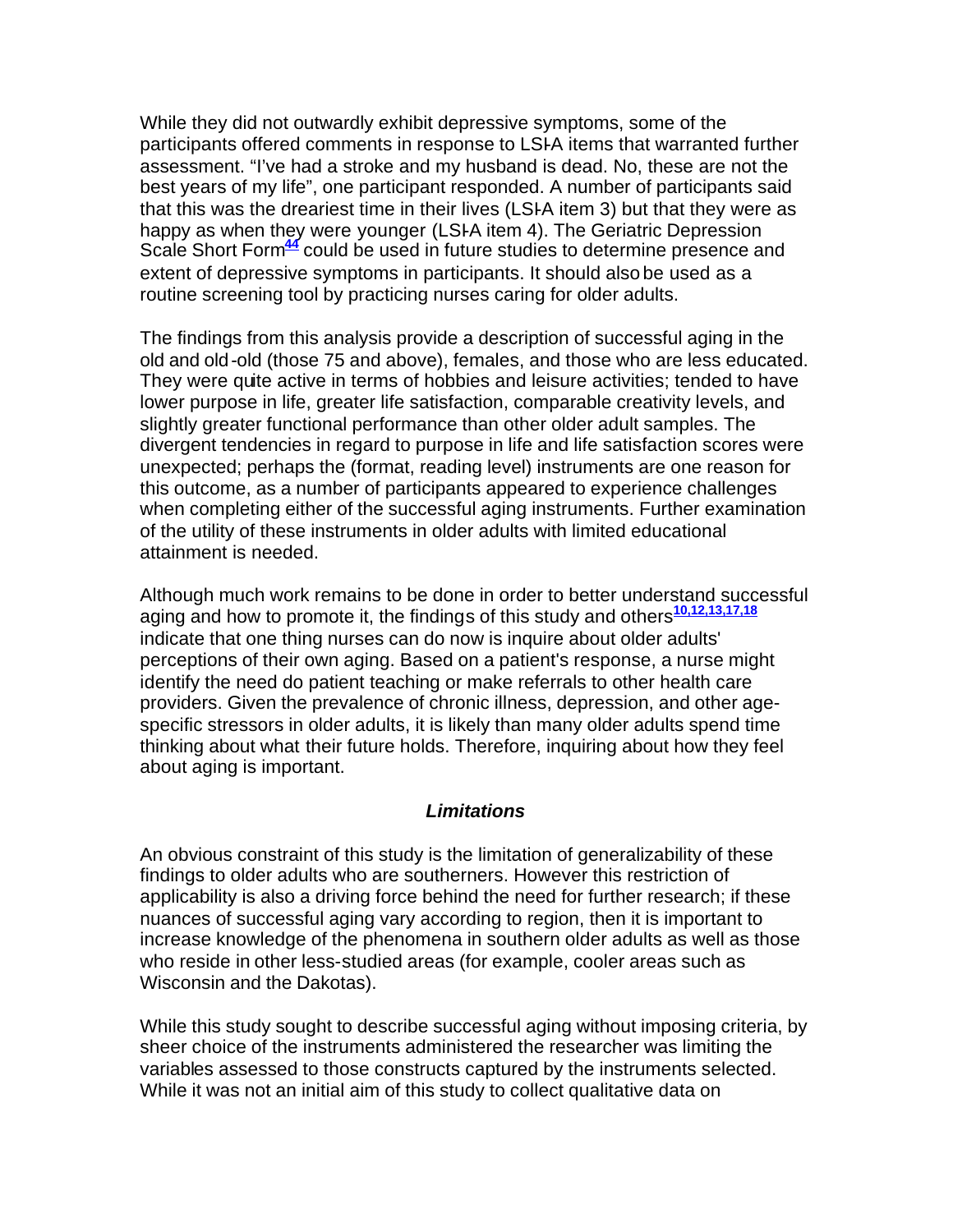participants' descriptions (of successful aging), many offered their comments about the phenomenon or wrote notes on the survey packet. The researcher maintained field notes of such incidents, which further reinforced the importance of assessing older adults' perceptions, in addition to other measures of successful aging indicators. Perhaps even more important is the need to develop an instrument to measure successful aging which is derived from older adults' perceptions of what is vital to aging successfully.

# *Conclusion*

This study was an initial step towards gaining an understanding of successful aging in rural southern older adults. The researcher sought to understand successful aging without imposing criteria for who could and who could not be considered a successful ager, and exploring variables seen in the successful aging literature. The findings from this study provide interesting information about successful aging in this geographic population of older adults and evoke several questions. Future research is needed to examine whether there are racial differences in successful aging in other samples; to assess successful aging in a larger group of rural southerners to ascertain whether these study results are replicable; and to determine how other health indicators relate to the ones measured in this study.

# **References**

- 1. Administration on Aging. (2001). A profile of older Americans: 2001. Retrieved July 7, 2007 from: http://www.aoa.gov/aoa/stats/profile/2001/1.html.
- 2. U.S. Census Bureau (2000). Interim projections consistent with Census 2000. Retrieved September 2, 2007 from: http://www.census.gov/population/www/projections /popproj.html.
- 3. Rowe, J. & Khan, R. (1998). *Successful aging*. New York, NY: Pantheon Books.
- 4. Center for Disease Control National Center for Health Statistics. (2005). Prevalence of selected chronic conditions by age, sex, race and Hispanic origin. Retrieved July 2, 2007 from: http://209.217.72.34/aging/TableViewer/tableView.aspx?ReportId=493.
- 5. Agency for Healthcare Research and Quality and the CDC. (2002). Physical activity and older Americans: Barriers and strategies. Retrieved September 2, 2007 from: http://www.ahrq.gov/ppip/activity.htm.
- 6. Matsubyashi, K., Ishine, M., Wada, T., Okumiya, M. (2006). Older adults' views of "successful aging": Comparison of older Japanese and Americans. *JAGS, 54*(1), 184-187.
- 7. Li, C., Wu, W., Jin, H, Zhang, X., Xue, H., He, Y., Xiao, S., Jeste, D., Zhang, M. (2005). Successful aging in Shanghai, China: Definition, distribution, and related factors. *International Psychogeriatrics*.
- 8. Hsu, H. (2005). Gender disparity of successful aging in Taiwan. *Women and Health, 42*(1), 1-21.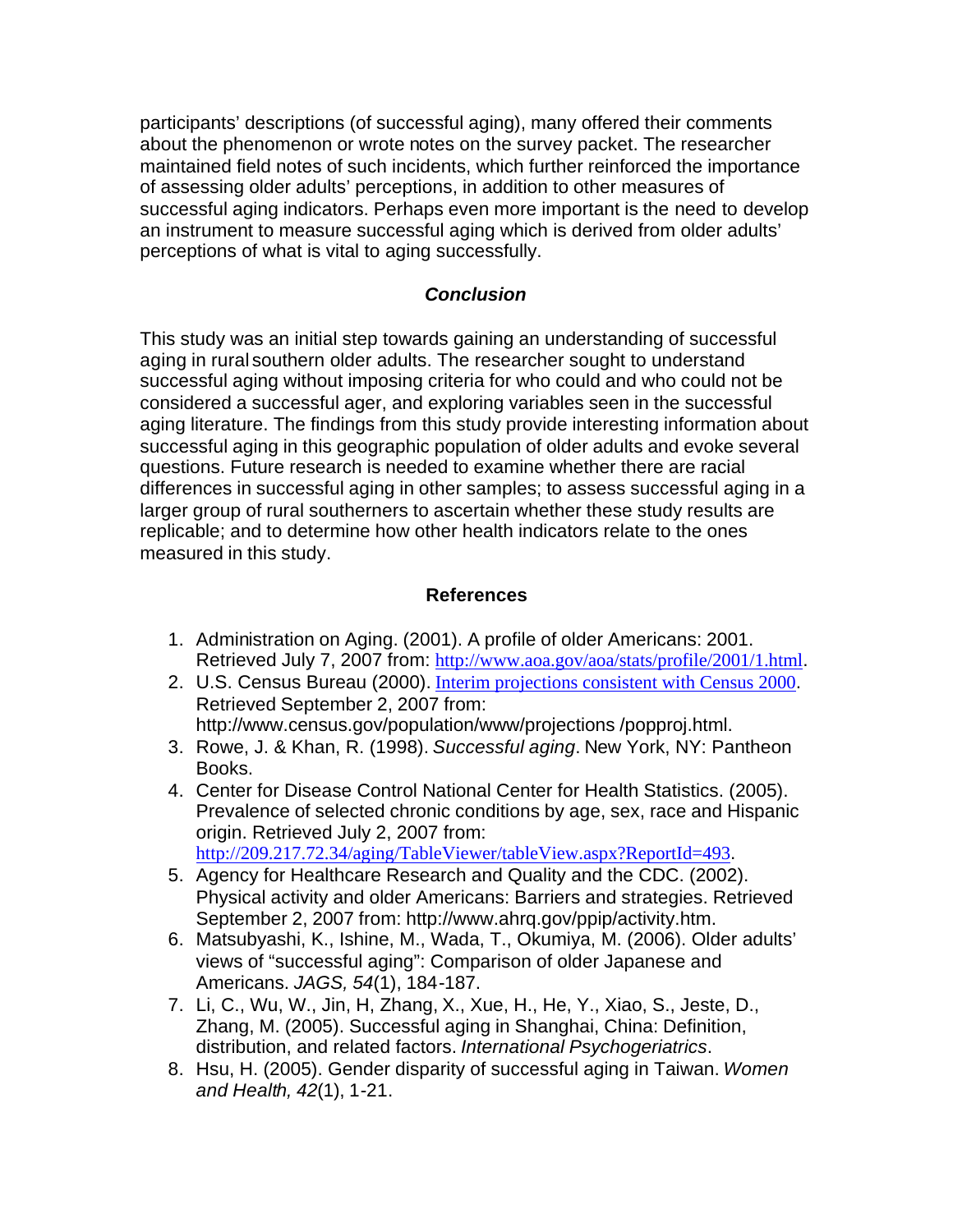- 9. Litwin, H. (2005). Correlates of successful aging: Are they universal? *International Journal of Aging and Human Development, 61* (4), 313-333.
- 10.Strawbridge, W., Wallhagen, M., & Cohen, R. (2002). Successful aging and well- being: Self-rated compared with Rowe and Khan*. The Gerontologist, 42(6)*, 727-733.
- 11.Ford, A., Haug, M., Stange, K., Gaines, A., Noelker, L., & Jones, P., (2000). Sustained personal autonomy: A measure of successful aging . *Journal of Aging and Health, 12*(4) , 470-489.
- 12.Bryant, L., Corbett, K., & Kutner, J. (2001). In their own words: A model of healthy aging. *Social Science and Medicine, 53*, 927-941.
- 13.Menec, V., Chipperfield, J., & Perry, R. (1999). Self-perceptions of health: A prospective analysis of mortality, control, and health. *Journal of Gerontology: Psychological Sciences, 54B*, P85-P93.
- 14.Rudinger, G., & Thomae, H. (1990). The Bonn Longitudinal Study of Aging: Coping, life adjustment, and life satisfaction, pp. 265-295. In P. Baltes and M. Baltes (Eds.), *Successful aging: Perspectives from the behavioral sciences*. NY: Cambridge University Press.
- 15.Roos, N., & Haven, B. (1991). Predictors of successful aging: a twelveyear study of Manitoba elderly. *American Journal of Public Health*, *81*(1), 63-68.
- 16.Wagnild, G. (2003). Resilience and successful aging: Comparison among low and high Income older adults. *Journal of Gerontological Nursing, 29* (12), 42-49.
- 17.Duay, D. & Bryan, V. (2006). Senior adults' perceptions of successful aging. *Educational Gerontology, 32*, 423-445.
- 18.Rossen, E., Knafl, K., & Flood, M. (In press). Older women's perceptions of successful aging. *Activities, Adaptation, & Aging*.
- 19.Phelan, E., Anderson, L., LaCroix, A., & Larson, E. (2004). Older adults' views of "successful aging"-how do they compare with researchers' definitions? *Journal of the American Geriatric Society, 52*, 211-216.
- 20.Flood, M., & Scharer, K. (2006). Creativity enhancement; Possibilities for successful aging. *Issues in Mental Health Nursing*, *27* (9), 939-959.
- 21.Roy, C. & Andrews, H. (1999). *The Roy Adaptation Model (2nd Ed.)*. Stamford, CT: Appleton & Lange.
- 22.Flood, M. (2002). Successful aging: A concept analysis. Journal *of Theory Construction and Testing, 6*(*2*), 105-108.
- 23.Folstein, M., Folstein, S., & McHugh, P. (1975). Mini-Mental State Examination: A practical guide for grading the cognitive state of patients for clinicians. *Journal of Psychiatric Research, 12* (3), 189-198.
- 24.Wallston, K., Brown, G., Stein, M., & Dobbins, C. (1989). Comparing the short and long versions of the Arthritis Impact Measurement Scales. *Journal of Rheumatology, 16*(8), 1105-1109.
- 25.Pearson, P. & Maddi, S. (1966). The Similes Preference Inventory: Development of a structured measure of the tendency toward variety. *Journal of Canadian Psychology, 30*(4), 301-308.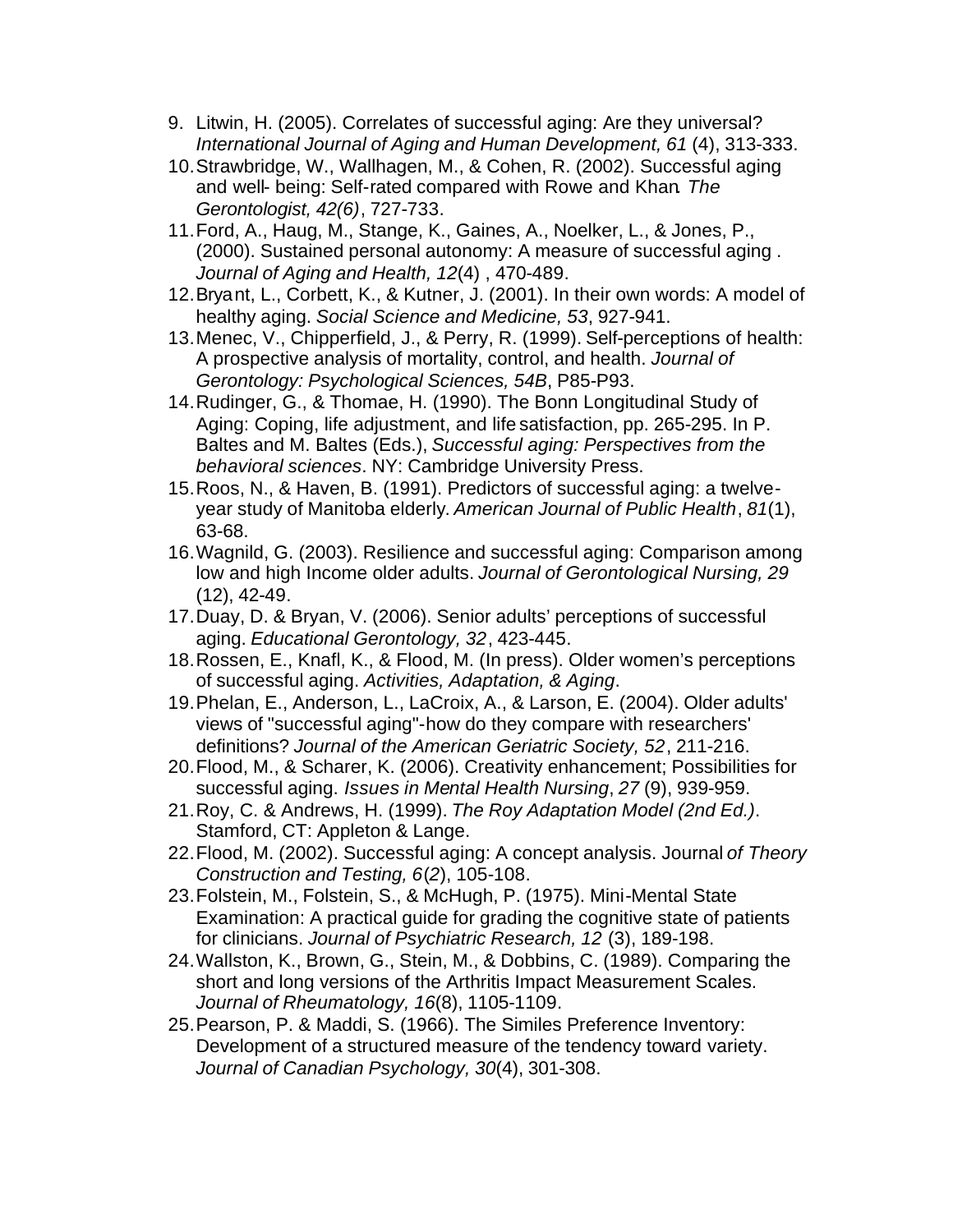- 26.Neugarten, B., Havighurst, R., & Tobin, S. (1961). The measurement of life satisfaction. *Journal of Gerontology, 16* , 134-143.
- 27.American Thoracic Society. (1999). Quality of life resource: Life Satisfaction Inventory- A LSIA). Retrieved September 2, 2007 from http://www.atsqol.org/sections/instruments/ko/pages/lsia.html.
- 28.Bowling, A. (1990). Associations with life satisfaction among very elderly people living in a deprived part of inner London. *Social Science and Medicine, 31*, 1003-1011 .
- 29.Chen, C. (2001). Aging and life satisfaction. *Social Indicators Research*, *54*, 57–79.
- 30.Crumbaugh, J., & Maholick, L. (1969). *Manual of instructions for the Purpose in Life Test*. Munster, IN: Psychometric Affiliates.
- 31.Phillips, W. (1980). Purpose in life, depression, and locus of control. *Journal of Clinical Psychology, 36*(3) , 661-667.
- 32.Sheth, K. (1990). Relationships between perceived meaning in life and death anxiety in the elderly. *Masters Abstracts International, 29* (02), 209.
- 33.Crumbaugh, J. (1968). Cross-validation of the Purpose in Life Test based on Frankl's concepts. *Journal of Individual Psychology, 24*, 74-81.
- 34.Statistical Package for Social Sciences (1999). Graduate Pack 10.0 for Windows.
- 35.South Carolina Lieutenant Governor's Office. (2007). *South Carolina Mature Adults Count: 2005 American Community Survey South Carolina Profile: Population 65 Years and Over.* Retrieved July 2, 2007 from http://www.scmatureadults.org/acs/sc3\_05.asp.
- 36.U.S. Census Bureau. (2005). South Carolina general demographic characteristics 2005. Retrieved July 22, 2007 from http://factfinder.census.gov/servlet/ADPTable?.
- 37.U.S. Census Bureau (2005). 2005 American Community Survey: South Carolina. Retrieved July 7, 2007 from http://factfinder.census.gov/servlet/STTable? bm=y&-state=st&context=st&- qr\_name= ACS\_2005\_EST\_G00\_S0103&-ds\_name= ACS 2005 EST G00 &- tree\_id=305&-redoLog=false&caller=geoselect&-geo\_id=04000US45&- format=&-\_lang=en.
- 38.U.S. Census Bureau. (2005). Gender 2000. Retrieved September 2, 2007 from: http://www.census.gov/prod/2001pub/c2kbr01-9.pdf.
- 39.U.S. Department of Health and Human Services Administration on Aging. (2006). A Statistical Profile of Older Americans Aged 65+. Retrieved September 2, 2007 from http://www.aoa.gov/prof/Statistics/statistics.asp.
- 40.Newman, A. (1991). The effect of the arthritis self-help course on arthritis self-efficacy, perceived social support, purpose and meaning in life, and arthritis impact in people with arthritis. *Unpublished doctoral dissertation*, University of Alabama at Birmingham.
- 41.Kish, G. & Donnenwerth, G. (1969). The Similes Preference Inventory: The unsuccessful search for construct validity in a clinical setting. *Journal of Clinical Psychology, 25* (4), 439-442.